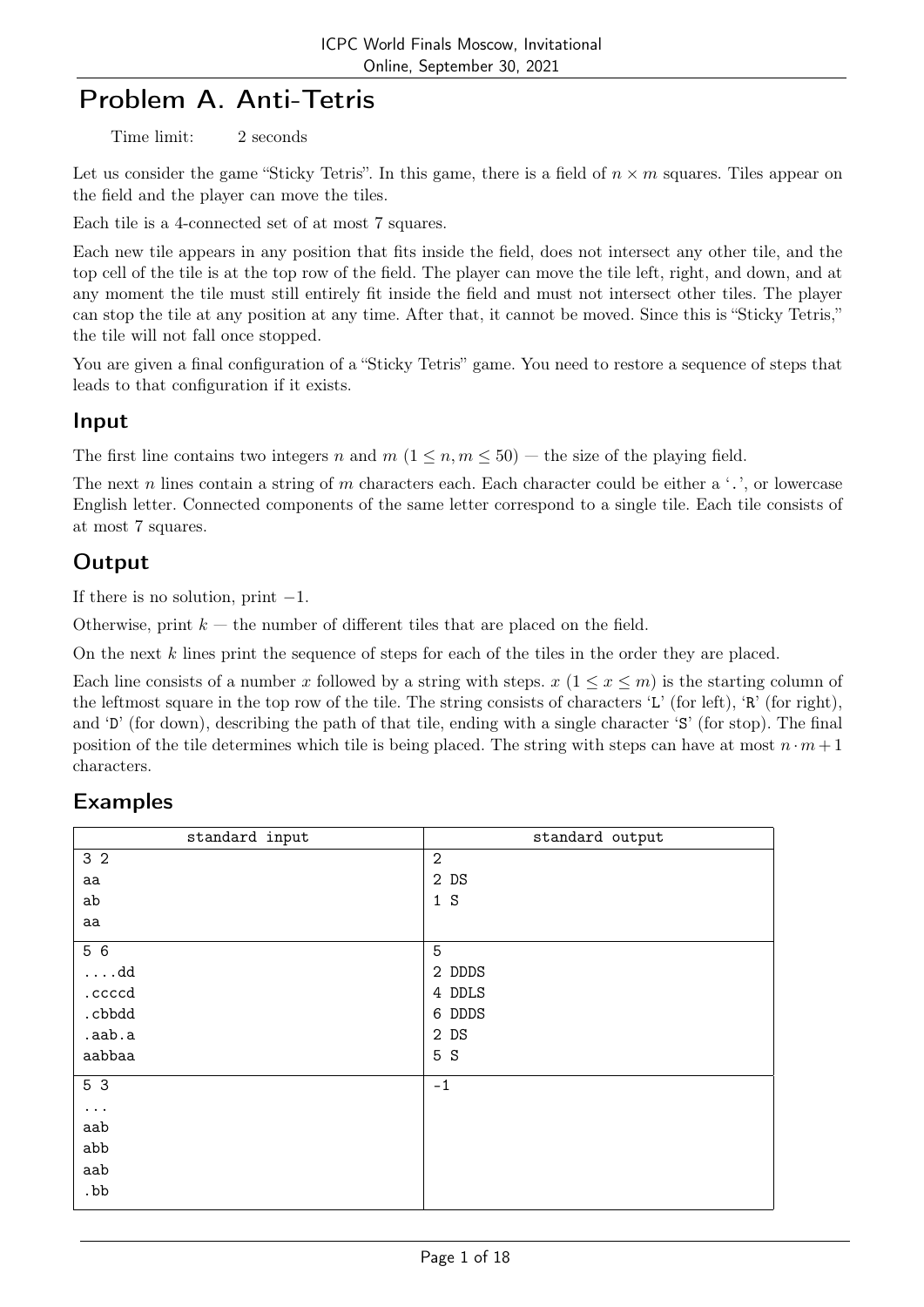# Problem B. Building Forest Trails

Time limit: 3 seconds

There are *n* villages lying equidistant on a circle in the middle of a thick, impassable forest. From ancient times, it was impossible to move from one village to another, but technical progress has changed a lot. Now, there is a technology to build passable trails in the forest.

The building process consists of  $m$  events. Each event is either building a trail or querying if two villages are connected. Trails are built as straight lines connecting two villages. After a trail is built, anybody can walk along the trail from one village to another.

Moreover, if two trails cross, anybody can turn at the intersection, and if other trails leave a village you have just reached, they can also be used to walk along. So, for example, if villages are numbered 1 to 6 in the order around the circle, and there are trails 1 to 3, 2 to 4, and 4 to 6, then all villages, except the 5-th, are reachable from the 1-st village.

Given a list of  $m$  events, for each query, find if two given villages are reachable from each other at that moment.

## Input

The first line contains two integers  $n (2 \le n \le 2 \cdot 10^5)$  and  $m (1 \le m \le 3 \cdot 10^5)$  – the number of villages and the number of events respectively.

Next m lines contain events. Each event description consists of three integers  $e$  (e is 1 or 2),  $v$  (1  $\leq v \leq n$ ), and u  $(1 \le u \le n, u \ne v)$ . If  $e = 1$ , then the event is building a trail between villages v and u. If  $e = 2$ , then the event is a query if the villages  $v$  and  $u$  are connected. It is guaranteed that each trail is built at most once.

Villages are numbered 1 to n in clockwise order around the circle.

# Output

For each query print one character '0' if villages are not reachable, and '1' if villages are reachable from each other. Print answers for all queries as a single string in one line.

| standard input | standard output |
|----------------|-----------------|
| 69             | 011110          |
| 113            |                 |
| 1 4 6          |                 |
| 2 3 4          |                 |
| 124            |                 |
| 212            |                 |
| 2 1 3          |                 |
| 2 1 4          |                 |
| 261            |                 |
| 2 5 3          |                 |
| 2 5            | 0011            |
| 212            |                 |
| 221            |                 |
| 112            |                 |
| 212            |                 |
| 221            |                 |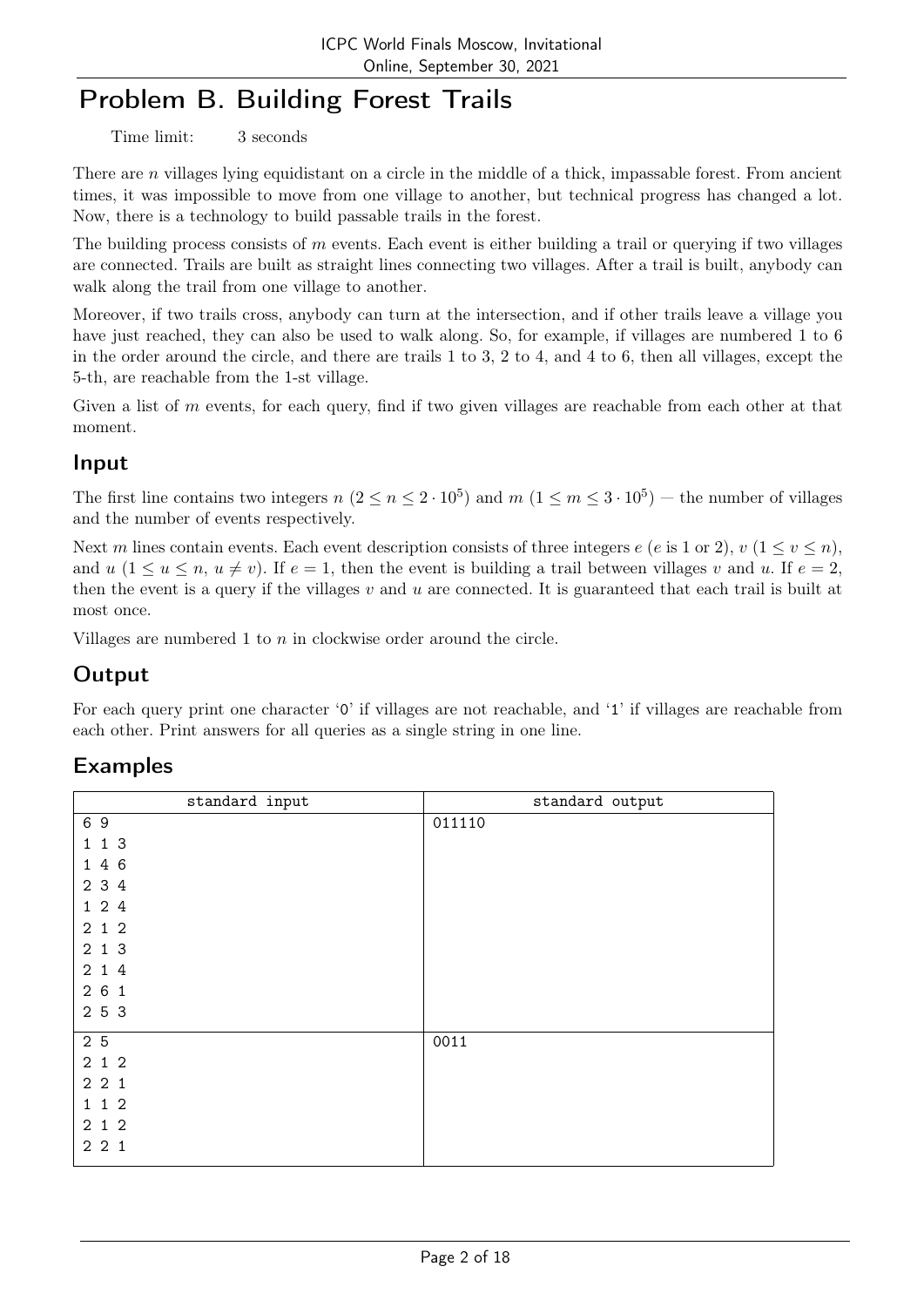# Problem C. Cactus Lady and her Cing

Time limit: 5 seconds

Cactus lady loves her cactuses very much. Especially she likes a small cactus named Cing. Cing can be seen as a connected undirected graph in which every vertex lies on at most one simple cycle. Intuitively, a cactus is a generalization of a tree where some cycles are allowed. Multiedges (multiple edges between a pair of vertices) and loops (edges that connect a vertex to itself) are not allowed.

She bought a special grid for her special little cactus Cing. This grid can be represented as a graph consisting of two paths of length 400 000,  $u_{(0,-200000)} - u_{(0,-199999)} - \ldots - u_{(0,200000)}$  and  $u_{(1,-200\,000)} - u_{(1,-199\,999)} - \ldots - u_{(1,200\,000)}$ , connected together by 400 001 edges  $(u_{(0,i)}, u_{(1,i)})$  for each i. In other words, a grid can be seen as a ladder.



Cactus lady wants to know whether she can embed Cing into this grid, i.e., map each vertex of the cactus onto a separate vertex of the grid while each edge of the cactus will be mapped onto some edge of the grid.

#### Input

The first line contains an integer  $t$  — the number of test cases.

Each test case begins with a line containing two integers n and  $m -$  the number of vertices and the number of edges in a given cactus, respectively  $(1 \le n \le 200000; 0 \le m \le 250000)$ .

Each of the following m lines contains two integers  $v$  and  $u$ , describing the edges of the cactus  $(1 \le v, u \le n, u \ne v).$ 

The total sum of all  $n$  in the input doesn't exceed 200 000.

## Output

Print an answer for each test case in the same order the cases appear in the input.

For each test case print "No" in the first line, if no layout exists.

Otherwise print "Yes" in the first line, and the following n lines describing the layout. The *i*-th of these *n* lines should contain two integers  $x_i$  and  $y_i$ , the location of the *i*-th vertex  $(0 \le x_i \le 1;$  $-200\,000 \le y_i \le 200\,000$ .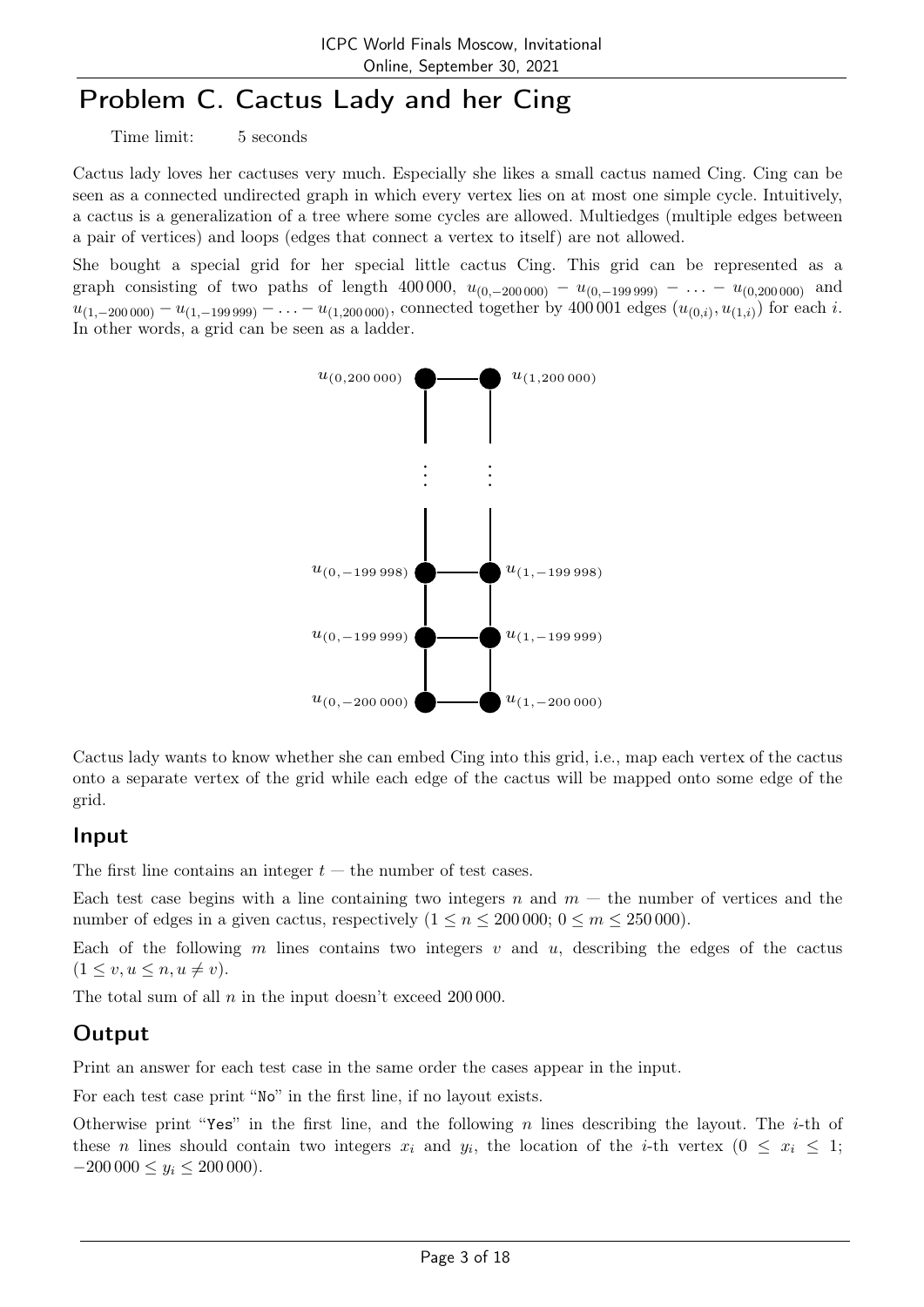# Example

| $\texttt{standard}$ input | standard output    |
|---------------------------|--------------------|
| 5                         | Yes                |
| 4 3                       | $0\quad 0$         |
| $1\,2$                    | 0 <sub>1</sub>     |
| 2 <sub>3</sub>            | $1\quad 1$         |
| 3 4                       | $1\,$ 2            |
|                           |                    |
|                           | Yes                |
| 8 7                       | 0 <sup>3</sup>     |
| $1\quad2$                 | $1\,$ $3\,$        |
| 3 <sub>2</sub>            | $1\,4$             |
| 24                        | $1\,$ 2            |
| 4 5                       | $0\,2$             |
| 4 6                       | $1\quad 1$         |
| 6 7                       | 0 <sub>1</sub>     |
| 6 8                       | $1\,$ 0            |
|                           | $\rm\thinspace No$ |
| 5 4                       | Yes                |
| $1\quad2$                 | $0\quad 0$         |
| 1 <sup>3</sup>            | $1\,$ 0            |
| $1\,4$                    | $1\quad1$          |
|                           |                    |
| 15                        | 0 <sub>1</sub>     |
|                           | $0\,2$             |
| 89                        | 0 <sup>3</sup>     |
| $1\quad2$                 | $1\,$ $3\,$        |
| 2 <sub>3</sub>            | $1\,$ 2            |
| 3 4                       | Yes                |
| 14                        | $1\;\;1$           |
| 4 5                       | $1\,$ 2            |
| 5 6                       | 13                 |
| 6 7                       | 0 <sup>3</sup>     |
| 7 8                       | 0 <sub>2</sub>     |
| 5 8                       | 0 <sub>1</sub>     |
|                           | 14                 |
|                           |                    |
| 10 10                     | 04                 |
| $1\,$ $2\,$               | $1\,$ 0            |
| 2 <sub>3</sub>            | $0\quad 0$         |
| 34                        |                    |
| 4 5                       |                    |
| 5 6                       |                    |
| 6 <sub>1</sub>            |                    |
| 3 7                       |                    |
| 4 8                       |                    |
| 19                        |                    |
| 6 10                      |                    |
|                           |                    |

## Note

Empty lines between test cases are for clarity. In real test cases there are no empty lines.

In these notes, we consider the embeddings for tests 2 and 4.

We start with the embedding for test 2.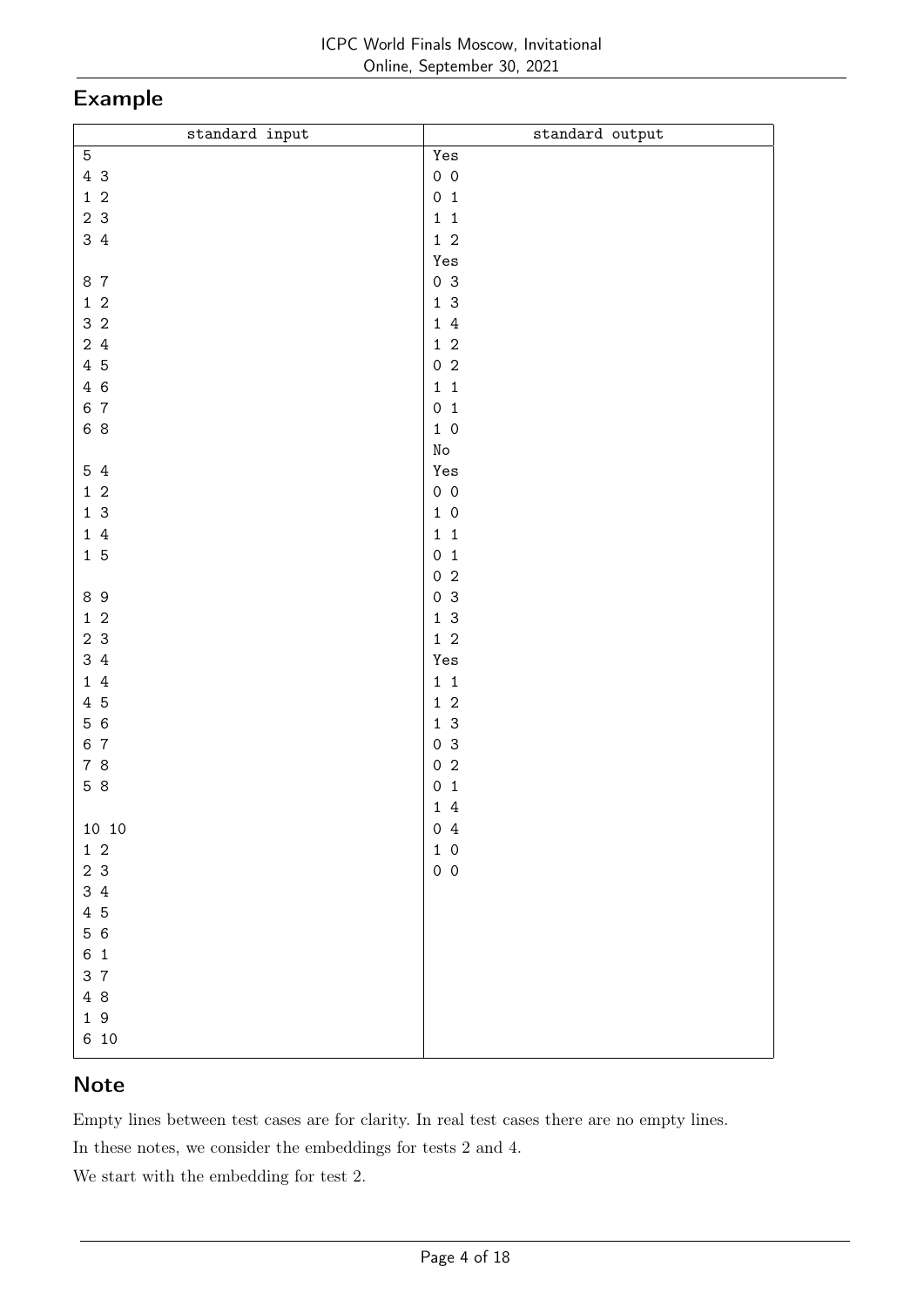

. . .

Here goes the embedding for test 4.



. . .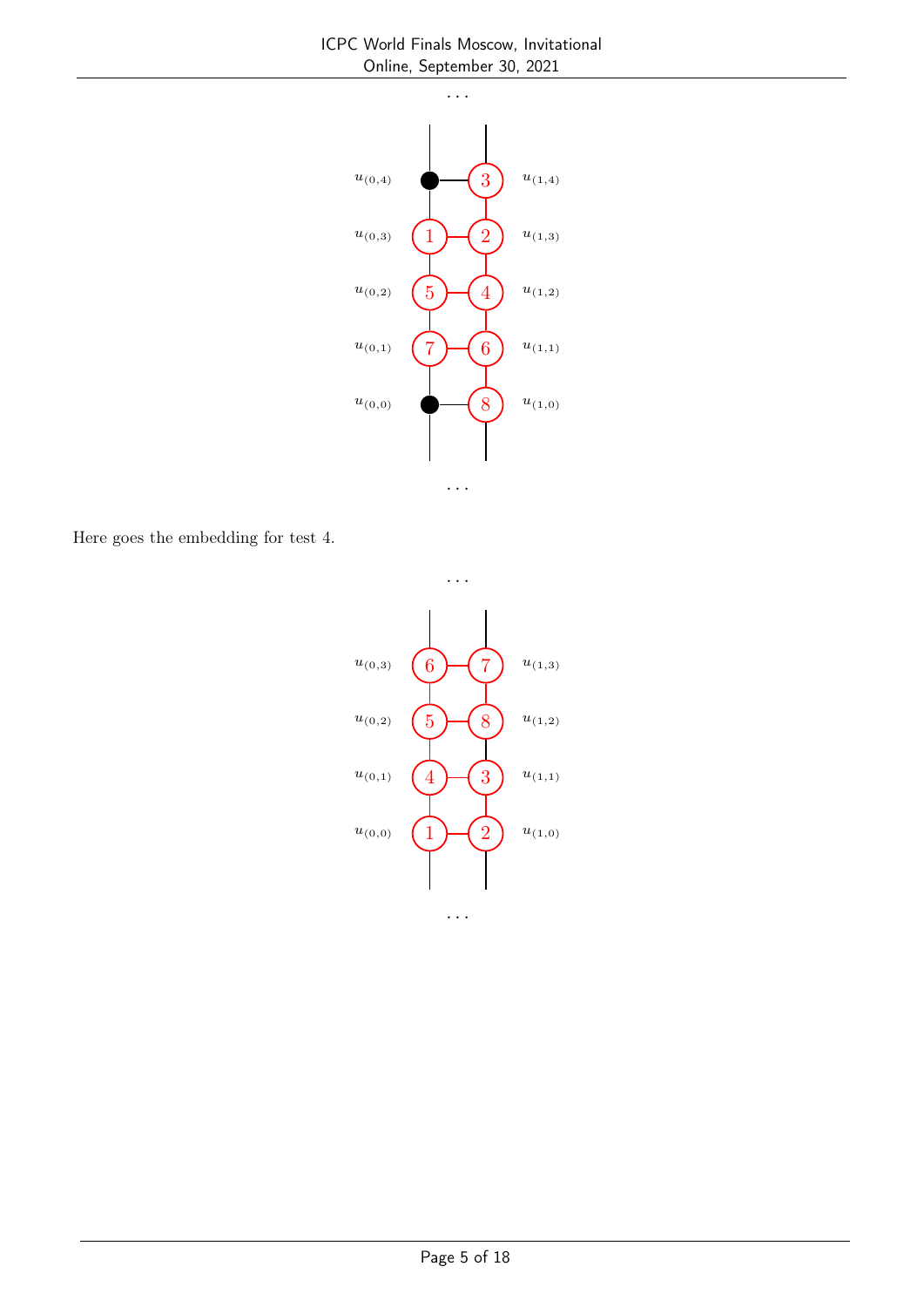# Problem D. Dragon Curve

Time limit: 5 seconds

A dragon curve is a self-similar fractal curve. In this problem, it is a curve that consists of straight-line segments of the same length connected at right angles. A simple way to construct a dragon curve is as follows: take a strip of paper, fold it in half n times in the same direction, then partially unfold it such that the segments are joined at right angles. This is illustrated here:



In this example, a dragon curve of order 3 is constructed. In general, a dragon curve of a higher order will have a dragon curve of a lower order as its prefix. This allows us to define a dragon curve of infinite order, which is the limit of dragon curves of a finite order as the order approaches infinity.

Consider four dragon curves of infinite order. Each starts at the origin (the point  $(0, 0)$ ), and the length Consider four dragon curves of minime order. Each starts at the origin (the point  $(0,0)$ ), and the length of each segment is  $\sqrt{2}$ . The first segments of the curves end at the points  $(1,1)$ ,  $(-1,1)$ ,  $(-1,-1)$  and  $(1,-1)$ , respectively. The first turn of each curve is left (that is, the second segment of the first curve ends at the point  $(0, 2)$ ). In this case, every segment is a diagonal of an axis-aligned unit square with integer coordinates, and it can be proven that there is exactly one segment passing through every such square.

Given a point  $(x, y)$ , your task is to find on which of the four curves lies the segment passing through the square with the opposite corners at  $(x, y)$  and  $(x + 1, y + 1)$ , as well as the position of that segment on that curve. The curves are numbered 1 through 4. Curve 1 goes through  $(1, 1)$ , 2 through  $(-1, 1)$ , 3 through  $(-1, -1)$ , and 4 through  $(1, -1)$ . The segments are numbered starting with 1.

### Input

The first line contains an integer  $n (1 \le n \le 2 \cdot 10^5)$  – the number of test cases.

Each of the following n lines contains two integers x and  $y(-10^9 \le x, y \le 10^9)$  – the coordinates.

## **Output**

For each test case, print a line containing two integers — the first is the index of the curve (an integer between 1 and 4, inclusive), and the second is the position on the curve (the first segment has the position 1).

| standard input      | standard output |
|---------------------|-----------------|
| -5                  |                 |
| 0 <sub>0</sub>      | 2 2             |
| $-2$ 0<br>$-7$ $-7$ | 3 189           |
|                     | 4 186           |
| $5 - 9$             | 2 68            |
| 99                  |                 |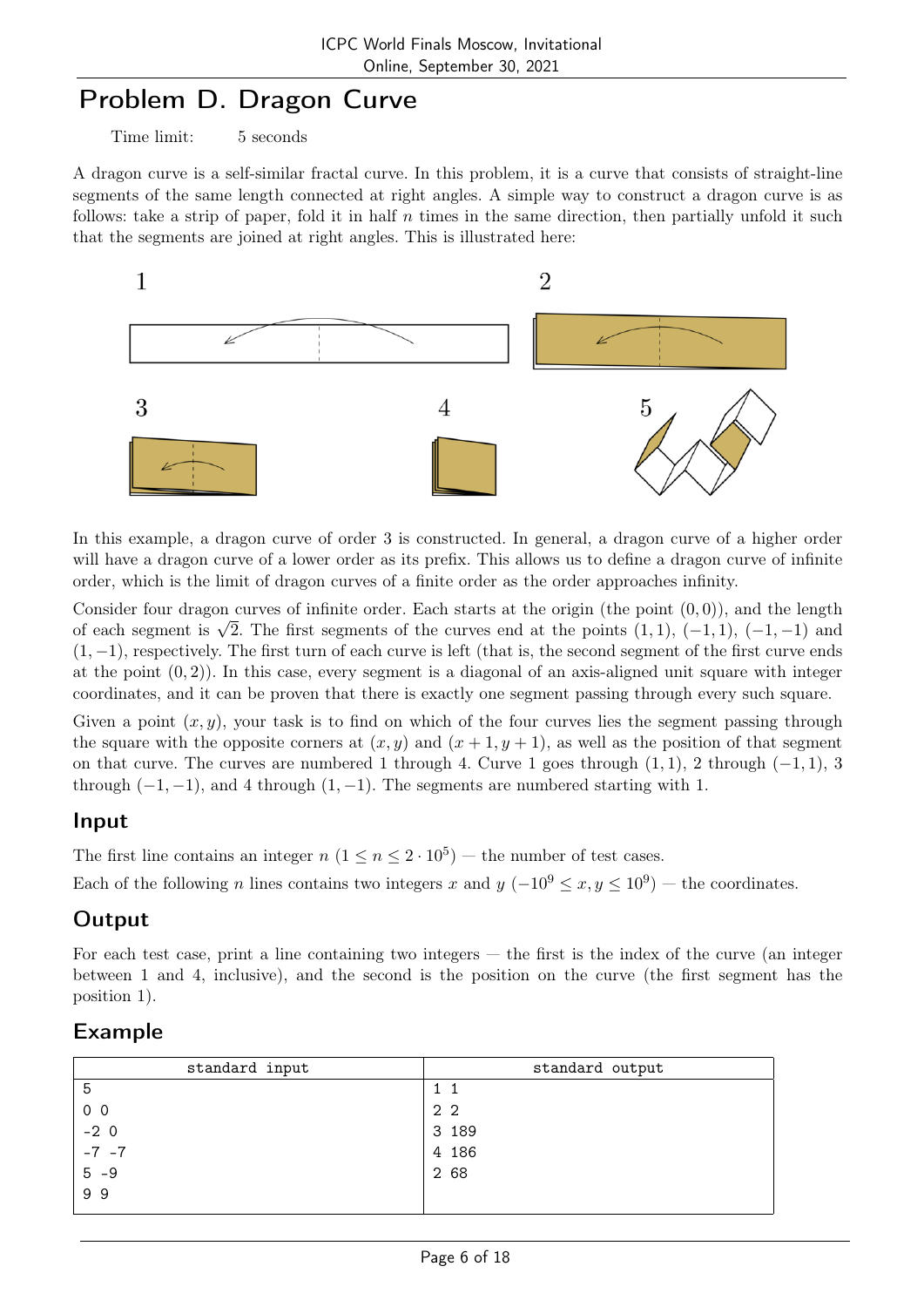# **Note**

You can use this illustration to debug your solution:

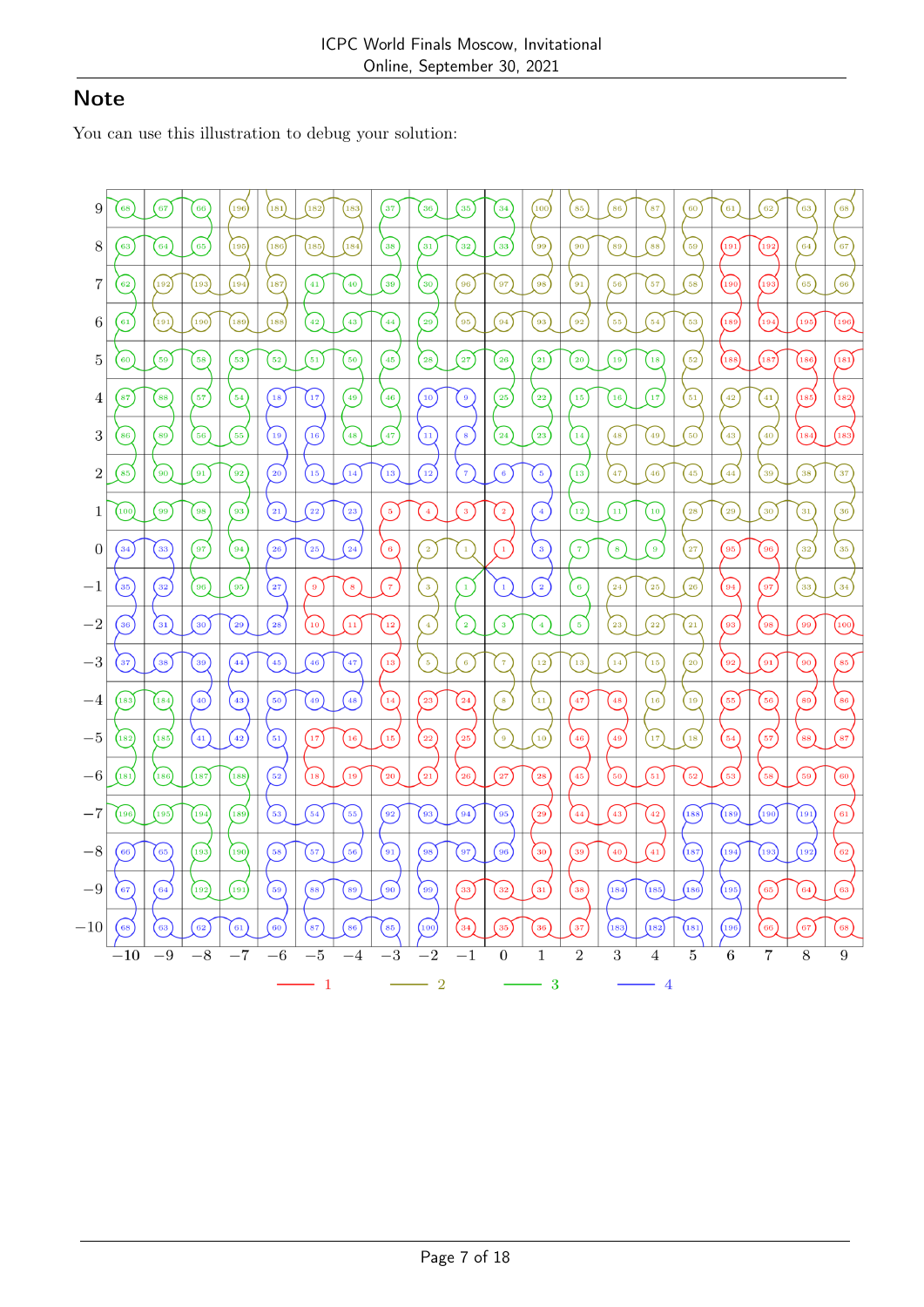# Problem E. Easy Scheduling

Time limit: 2 seconds

Eonathan Eostar decided to learn the magic of multiprocessor systems. He has a full binary tree of tasks with height h. In the beginning, there is only one ready task in the tree — the task in the root. At each moment of time,  $p$  processes choose at most  $p$  ready tasks and perform them. After that, tasks whose parents were performed become ready for the next moment of time. Once the task becomes ready, it stays ready until it is performed.

You shall calculate the smallest number of time moments the system needs to perform all the tasks.

### Input

The first line of the input contains the number of tests  $t$   $(1 \le t \le 5 \cdot 10^5)$ . Each of the next t lines contains the description of a test. A test is described by two integers  $h$   $(1 \leq h \leq 50)$  and  $p$   $(1 \leq p \leq 10^4)$  – the height of the full binary tree and the number of processes. It is guaranteed that all the tests are different.

## **Output**

For each test output one integer on a separate line — the smallest number of time moments the system needs to perform all the tasks.

### Example

| standard input | standard output |
|----------------|-----------------|
|                |                 |
|                |                 |
| 3 <sub>2</sub> | 173             |
| 106            |                 |
|                |                 |

## **Note**

Let us consider the second test from the sample input. There is a full binary tree of height 3 and there are two processes. At the first moment of time, there is only one ready task, 1, and  $p_1$  performs it. At the second moment of time, there are two ready tasks, 2 and 3, and the processes perform them. At the third moment of time, there are four ready tasks, 4, 5, 6, and 7, and  $p_1$  performs 6 and  $p_2$  performs 5. At the fourth moment of time, there are two ready tasks, 4 and 7, and the processes perform them. Thus, the system spends 4 moments of time to perform all the tasks.

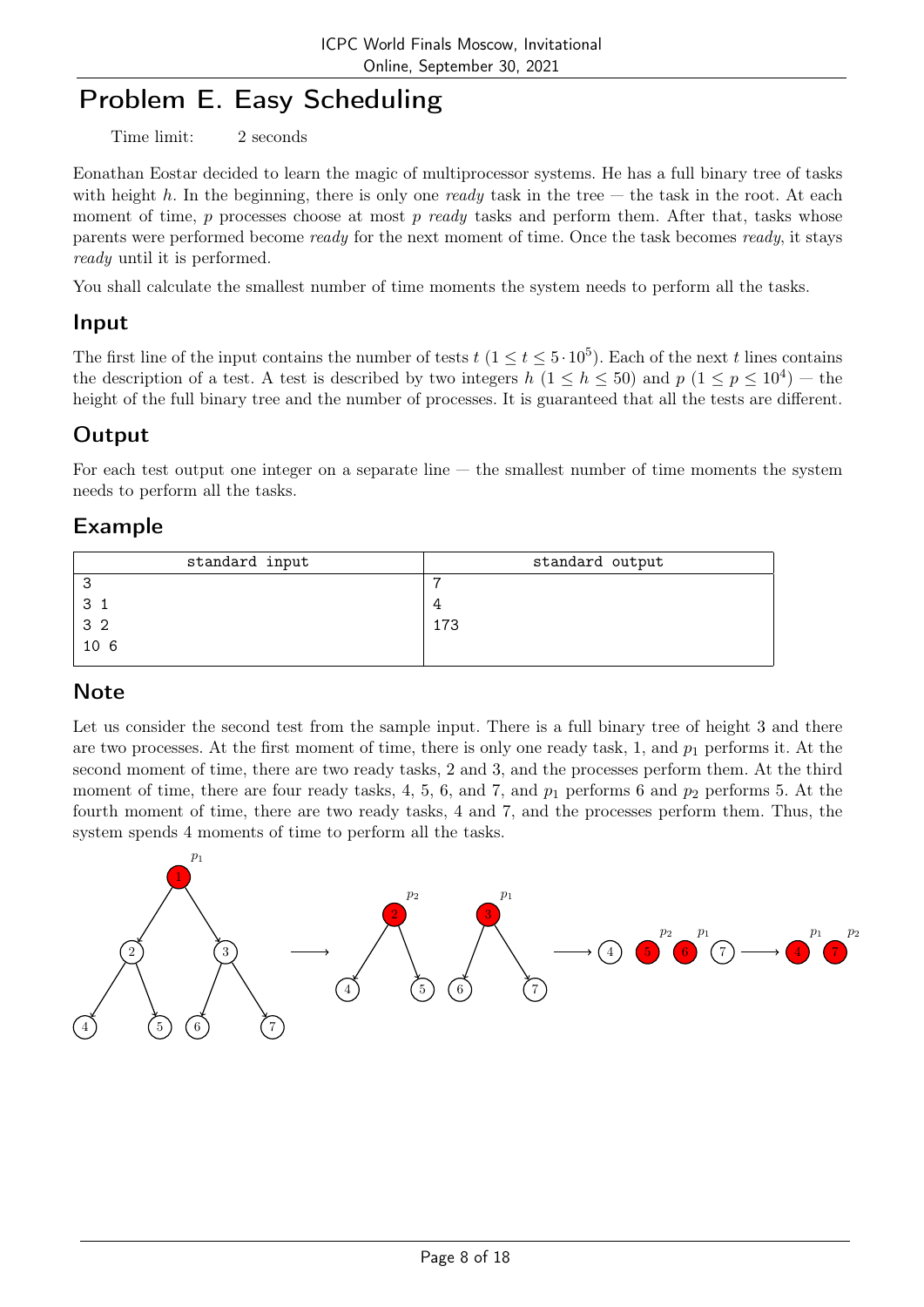# Problem F. Framing Pictures

Time limit: 2 seconds

Life has been discovered on Venus! What is more, the life forms appear to be convex polygons. An international consortium is designing a probe to send to Venus to take pictures, but they need to estimate the bandwidth needed to send back pictures.

When the probe takes a picture of a life form and wishes to send it back to Earth, the bandwidth required is proportional to the area of the bounding box (in other words, the smallest axis-aligned rectangle that contains the life-form). The shape and size of the life forms are known, but the orientation relative to the camera is random. You must thus determine the expected (average) area of the bounding box across all orientations.

### Input

The input describes the shape of a life form as a convex polygon in two dimensions.

The first line of input contains an integer  $n (3 \le n \le 200000)$  — the number of vertices. The remaining n lines each contain two integers x and  $y (-10^9 \le x, y \le 10^9)$  — the coordinates of a vertex. The vertices are given in counterclockwise order, and no three vertices lie on a straight line.

## **Output**

Output a single line containing the expected area of the bounding box of the polygon. Your answer should have an absolute or relative error of at most  $10^{-6}$ .

## Examples

| standard input  | standard output |
|-----------------|-----------------|
| 4               | 163.661977237   |
| 0 <sub>0</sub>  |                 |
| 10 0            |                 |
| 10 10           |                 |
| 0 <sub>10</sub> |                 |
| 5               | 365.666028588   |
| 0 <sub>0</sub>  |                 |
| 10 0            |                 |
| 15 8            |                 |
| 5 20            |                 |
| $-57$           |                 |

## **Note**

The pictures show example life forms and various camera orientations.

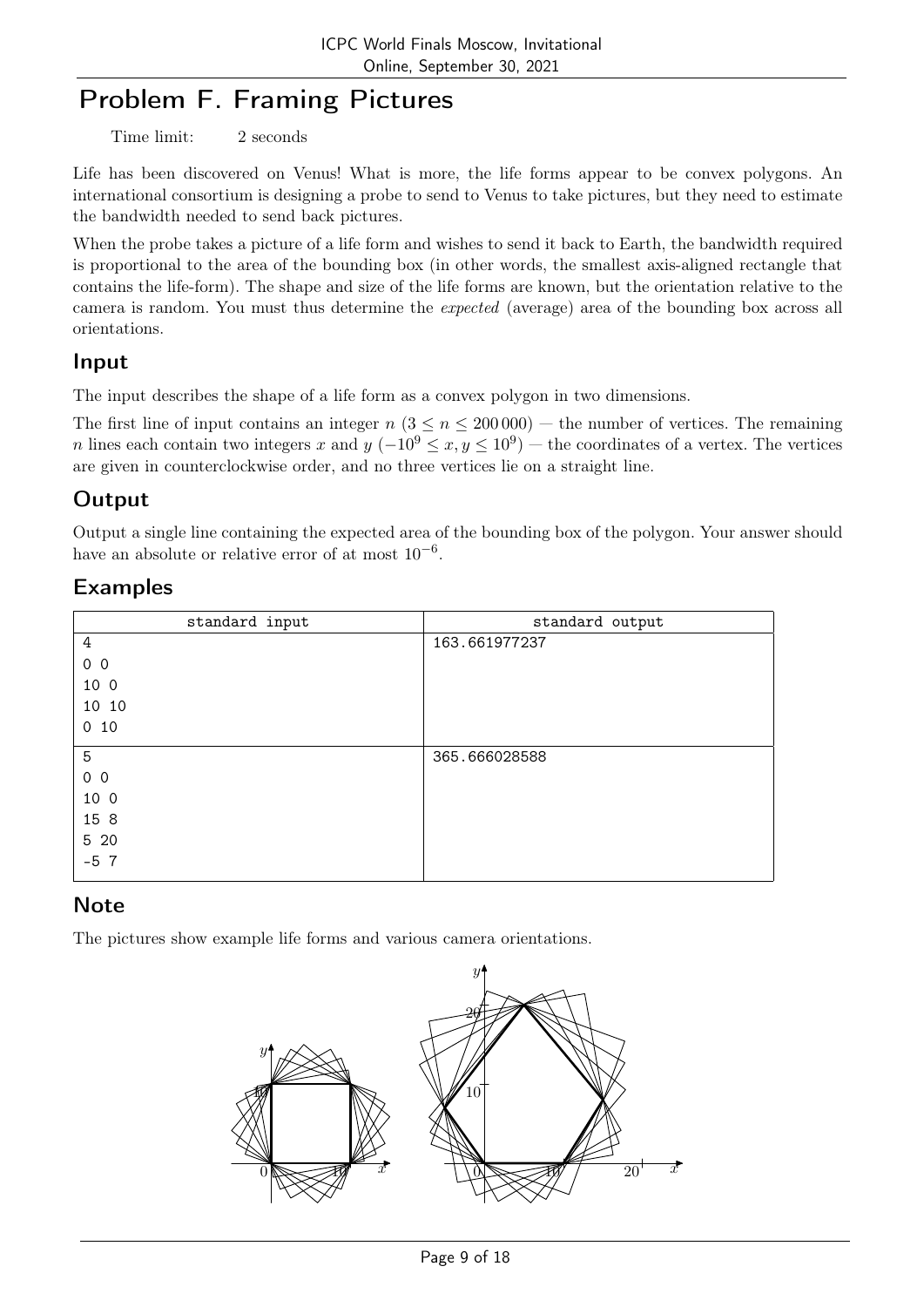# Problem G. Game of Chance

Time limit: 6 seconds

The King wants to marry off his daughter, and he wants her husband to have the greatest innate luckiness possible. To find such a person he decided to hold a heads-or-tails tournament.

If person A with *luckiness* x and person B with *luckiness* y play heads-or-tails against each other, person A wins with probability  $x/(x+y)$ .

The tournament has several rounds. Each round some participants are split into pairs. Each pair plays against each other, and the loser leaves the tournament.

The participants are numbered from 1 to n. During the first round, a number  $k$   $(1 \leq k \leq n)$  is selected such that  $n - k/2$  is a power of 2 (such k always exists and is unique). Only participants numbered from 1 to k take part in the first round. It ensures that in all other rounds the number of participants is the power of 2.

During other rounds, all the participants who still have not left the tournament take part. If during some round, participants numbered  $p_1 < \ldots < p_{2m}$  take part, then they are split into pairs in the following manner: participant  $p_{2i-1}$  plays against participant  $p_{2i}$  for each i from 1 to m.

The rounds are held until only one participant is left. He is declared the winner of the tournament and he will marry the King's daughter. The princess can't wait to find out who is her future husband. She asked every participant to tell her his luckiness. Assuming they did not lie, she wants to know the probability of each participant winning the tournament. As you are the best friend of the princess, she asks you to help her.

### Input

The first line of the input contains the number of participants,  $n (2 \le n \le 3 \cdot 10^5)$ . The second line of the input contains *n* integer numbers,  $a_1, \ldots, a_n$   $(1 \le a_i \le 10^9)$ . The luckiness of the *i*-th participant equals to  $a_i$ .

## Output

Print *n* numbers  $p_i$ . The *i*-th number should be the probability of the *i*-th participant winning the tournament. The absolute error of your answer must not exceed  $10^{-9}$ .

## Example

| standard input | standard output                   |
|----------------|-----------------------------------|
| 14114          | 0.026 0.3584 0.0676 0.0616 0.4864 |

## **Note**

Here is an example of a tournament bracket, showing the winning probability in each pair.

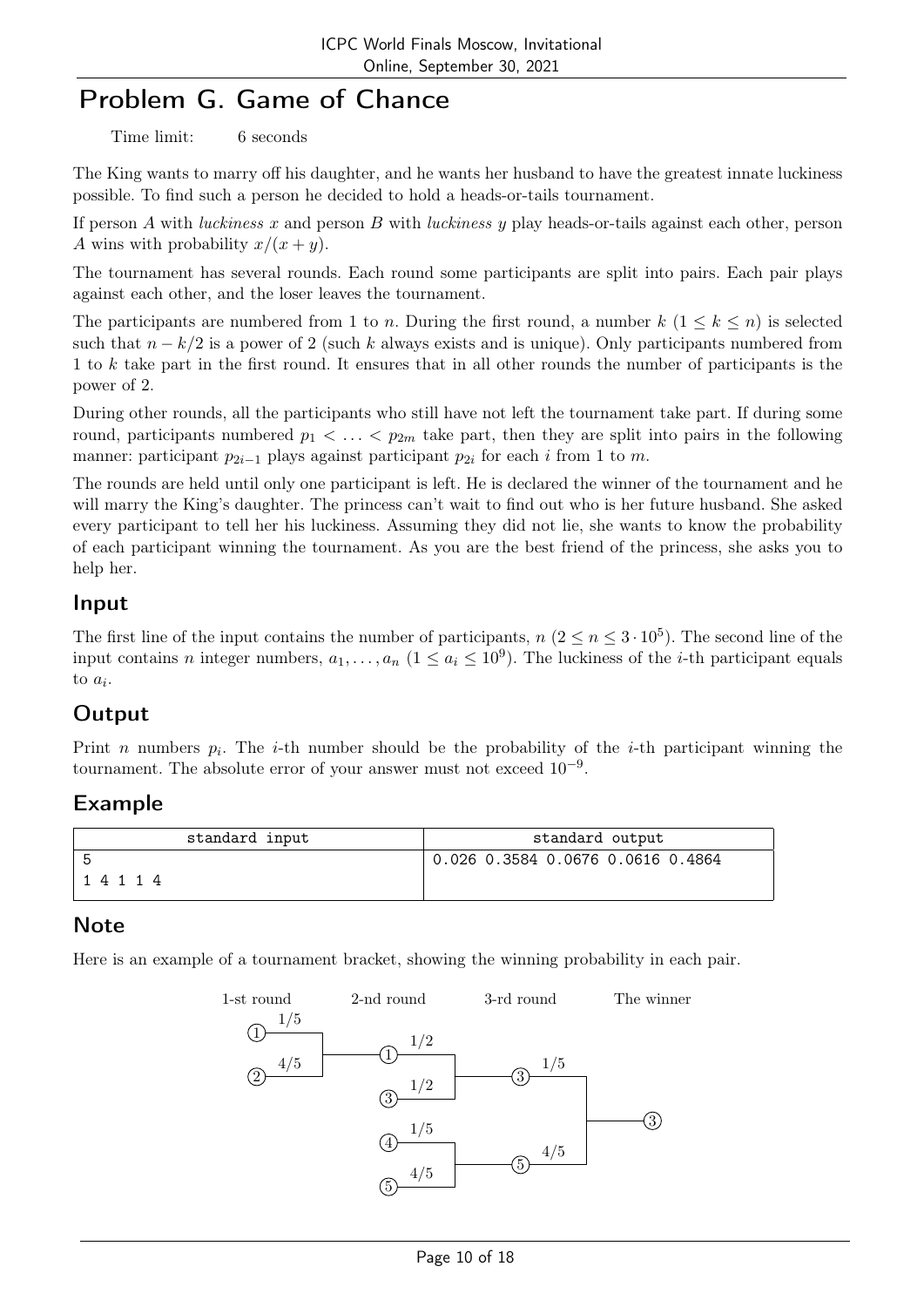# Problem H. Higher Order Functions

Time limit: 2 seconds

Helen studies functional programming and she is fascinated with a concept of higher order functions – functions that are taking other functions as parameters. She decides to generalize the concept of the function order and to test it on some examples.

For her study, she defines a simple grammar of types. In her grammar, a type non-terminal T is defined as one of the following grammar productions, together with order $(T)$ , defining an order of the corresponding type:

- "()" is a unit type, order("()") = 0.
- "("  $T$ ")" is a parenthesized type, order(" $(T^{\prime\prime})$ ") = order $(T)$ .
- $T_1$  "->"  $T_2$  is a functional type, order $(T_1$ "->"  $T_2) = max(\text{order}(T_1) + 1, \text{order}(T_2))$ . The function constructor  $T_1$  "->"  $T_2$  is right-to-left associative, so the type "()->()->()" is the same as the type "()->(()->())" of a function returning a function, and it has an order of 1. While "(()->())->()" is a function that has an order-1 type " $(()$ -> $())$ " as a parameter, and it has an order of 2.

Helen asks for your help in writing a program that computes an order of the given type.

### Input

The single line of the input contains a string consisting of characters  $'(', ')'$ , '-', and '>' that describes a type that is valid according to the grammar from the problem statement. The length of the line is at most  $10^4$  characters.

## **Output**

Print a single integer — the order of the given type.

| standard input                                     | standard output |
|----------------------------------------------------|-----------------|
| $\left(\right)$                                    | 0               |
| $()$ -> $()$                                       |                 |
| $()$ ->() ->()                                     |                 |
| $(( ) - \rangle ) - \rangle )$                     | 2               |
| $()$ -> $(((()$ -> $())$ -> $()$ -> $()$ ) -> $()$ | 3               |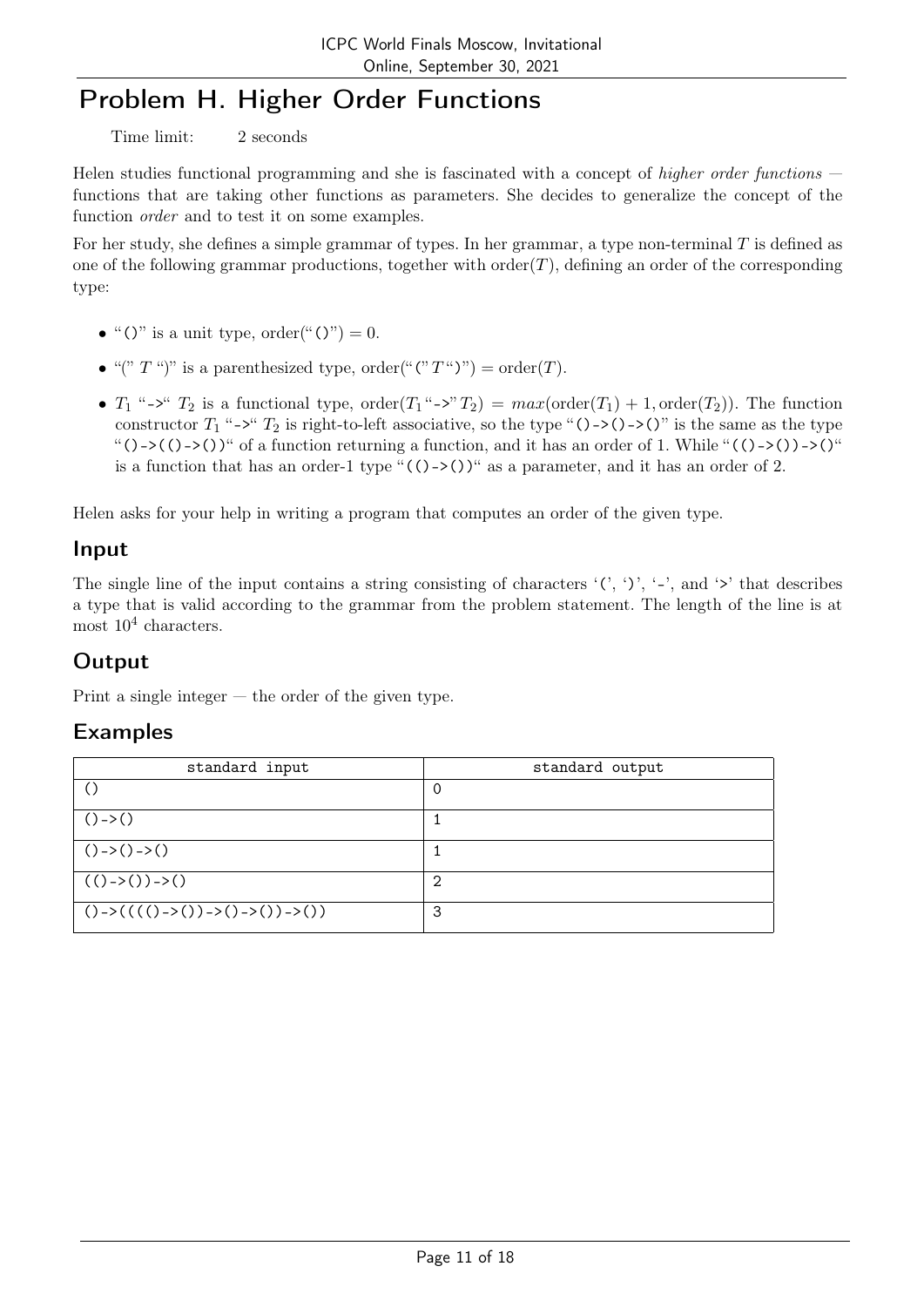# Problem I. Interactive Rays

Time limit: 2 seconds

#### This is an interactive problem.

Your goal is to find a circle on a plane by shooting rays and getting the distance to the circle as a result.

Interactor has three hidden integer parameters that are determined in advance for each test, but which you don't know  $-x_c$ ,  $y_c$ , and  $r_c$ .  $(x_c, y_c)$  are coordinates of the circle's center and  $r_c$  is its radius. The absolute values of  $x_c$ ,  $y_c$ , and  $r_c$  do not exceed  $10^5$ , and  $1 \le r_c \le \sqrt{x_c^2 + y_c^2} - 1$ .

You can shoot rays that extend from the origin  $(0, 0)$  and go via a point  $(x_q, y_q)$  with the integer coordinates you specify. For each ray, you get a distance from the ray to the circle or 0 if the ray intersects the circle.

## Interaction Protocol

The interaction starts with your program printing a query to the standard output and finishes when your program finds and prints the answer to the problem.

Each query has a form of "?  $x_q$   $y_q$ ", where  $x_q$  and  $y_q$  are integers  $(|x_q|, |y_q| \le 10^6$ ;  $x_q \ne 0$  or  $y_q \ne 0$ ).

The interactor outputs a line with a single floating-point number — the distance between a query ray and a circle that is precise to  $10^{-10}$  by an absolute value.

Your program can make the next query, read the output, and so on. You are allowed to do at most 60 queries. At the end of the interaction, print the answer line "!  $x_c$   $y_c$   $r_c$ ", flush the output and exit.

Note, that the output of the interactor is actually rounded to the 10-th digit after a decimal point, so if you are stress-testing your solution locally, make sure that you also perform the corresponding rounding.

### Example

| standard input | standard output |
|----------------|-----------------|
| $? 0 - 10$     | 12.360679775    |
| $? 10 - 10$    | 11.2132034356   |
| ? 100          | 0.0             |
| ? 10 10        | 0.0             |
| ? 10 20        | 3.416407865     |
| ? 10 30        | 5.8113883008    |
| !201010        |                 |

### **Note**



Illustration of the queries from the example interaction.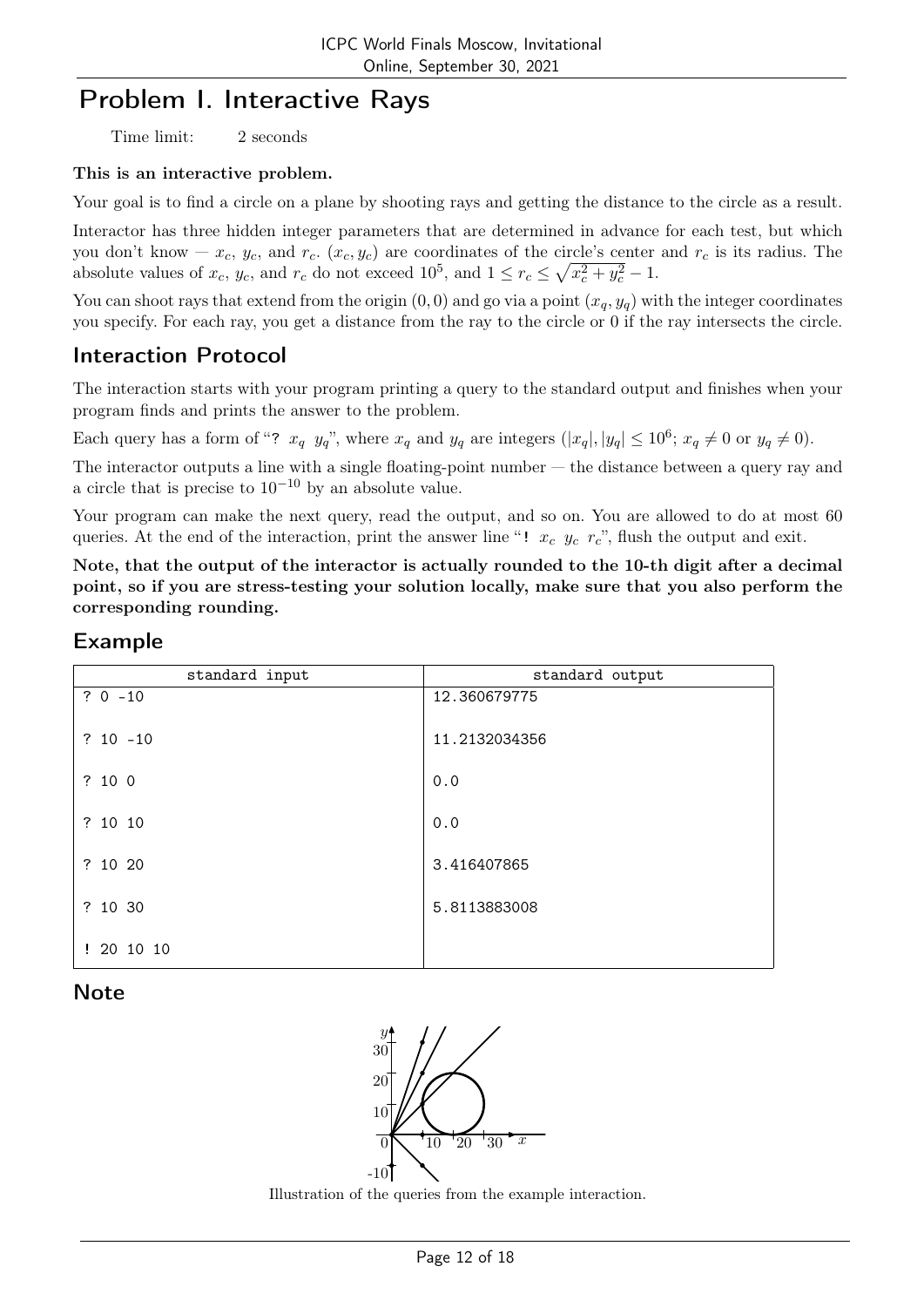# Problem J. Just Kingdom

Time limit: 5 seconds

The Just Kingdom is ruled by a king and his n lords, numbered 1 to n. Each of the lords is a vassal of some overlord, who might be the king himself, or a different lord closer to the king. The king, and all his lords, are just and kind.

Each lord has certain needs, which can be expressed as a certain amount of money they need. However, if a lord, or the king, receives any money, they will first split it equally between all their vassals who still have unmet needs. Only if all the needs of all their vassals are met, they will take the money to fulfill their own needs. If there is any money left over, they will return the excess to their overlord (who follows the standard procedure for distributing money).

At the beginning of the year, the king receives a certain sum of tax money and proceeds to split it according to the rules above. If the amount of tax money is greater than the total needs of all the lords, the procedure guarantees everybody's needs will be fulfilled, and the excess money will be left with the king. However, if there is not enough money, some lords will not have their needs met.

For each lord, determine the minimum amount of tax money the king has to receive so that this lord's needs are met.

### Input

The first line of the input contains the number of lords  $n (0 \le n \le 3 \cdot 10^5)$ . Each of the next n lines describes one of the lords. The *i*-th line contains two integers:  $o_i$  ( $0 \leq o_i < i$ ) — the index of the overlord of the *i*-th lord (with zero meaning the king is the overlord), and  $m_i$   $(1 \le m_i \le 10^6)$  – the amount of money the  $i$ -th lord needs.

## **Output**

Print *n* integer numbers  $t_i$ . The *i*-th number should be the minimum integer amount of tax money the king has to receive for which the needs of the i-th lord will be met.

### Example

| standard input | standard output |
|----------------|-----------------|
| 5              | 11              |
| 0 <sub>2</sub> | ⇁               |
| 1 <sub>2</sub> | 3               |
| 0 <sub>1</sub> | 5               |
|                | 11              |
| 0 <sub>5</sub> |                 |

### **Note**

In the sample input, if the king receives 5 units of tax money, he will split it equally between his vassals the lords 1, 3, and 5, with each receiving  $\frac{5}{3}$  of money.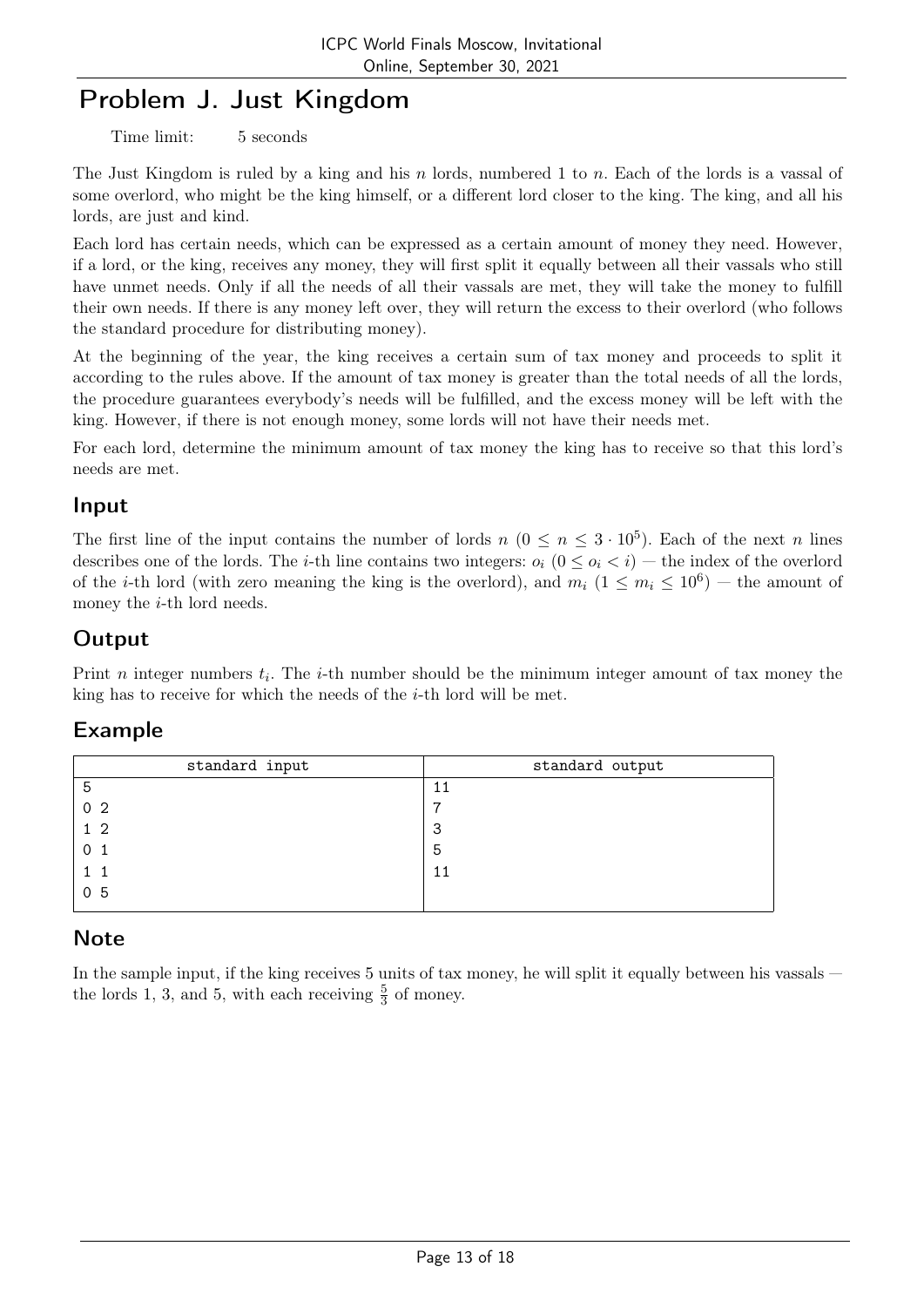

Lord 1 will split the money equally between his vassals  $-$  2 and 4, with each receiving  $\frac{5}{6}$ . Lord 5 will keep the money (having no vassals). Lord 3 will keep 1 unit of money, and give the remaining  $\frac{2}{3}$  to the king. The king will then split the  $\frac{2}{3}$  between the vassals with unmet needs  $-1$  and 5, passing  $\frac{1}{3}$  to each. Lord 5 will keep the extra cash (now having a total of 2, still not enough to meet his needs). Lord 1 will split it equally between his vassals, and the extra  $\frac{1}{6}$  will be enough to meet the needs of lord 4.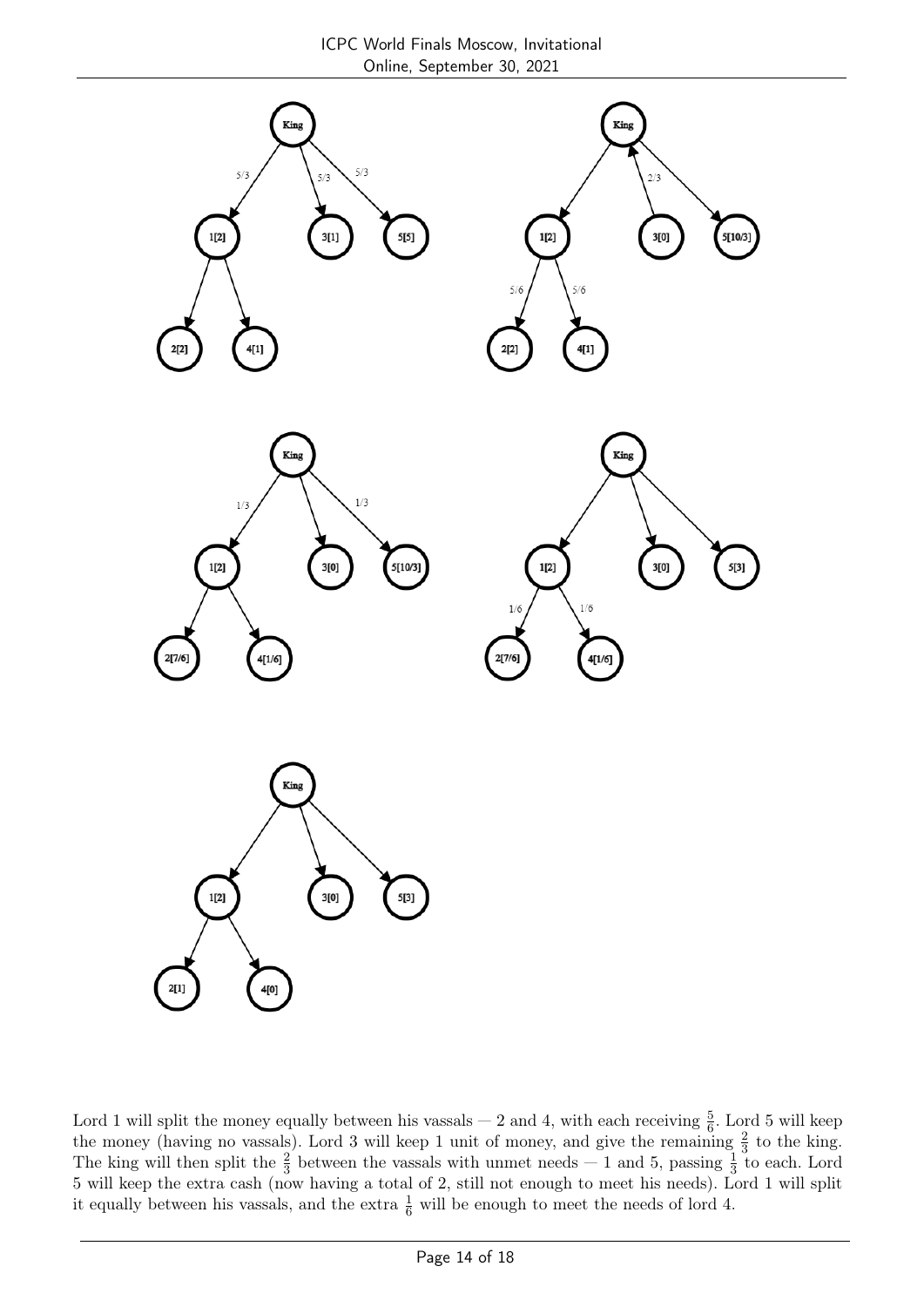# Problem K. Kingdom of Islands

Time limit: 2 seconds

The Kingdom of Islands consists of  $p$  islands. As the king, you rule over the whole kingdom, while each island is ruled over by one or several jarls under your rule. In total, there are n jarls under your jurisdiction.

Each island of the kingdom has its own strong traditions, so jarls that rule over the same island support each other and never have conflicts. The downsides of such strength are cultural conflicts between people inhabiting different islands. Thus, two jarls that rule over different islands are in conflict.

However, recent years brought a few changes to traditional relations between the jarls. To your knowledge, there are exactly  $k$  pairs of jarls such that relationships between two jarls in the pair are different from the traditional. That is, if two jarls of the pair you know rule over the same island, these jarls are in conflict. If they rule over different islands, then they overcome cultural disagreement and there is no conflict between them anymore.

As a true responsible king, you are worried about whether the kingdom is close to a major conflict. In order to estimate the current situation, you would like to find the largest possible group of jarls such that every two jarls in the group are in conflict.

## Input

The first line of the input consists of two integers p and  $n (1 \le p \le n \le 10^5; 1 \le p \le 10^4)$ .

The second line consists of n integers  $s_1, s_2, \ldots, s_n$   $(1 \le s_i \le p)$ . The integer  $s_i$  denotes that the *i*-th jarl rules over the island number  $s_i$ . It is guaranteed that each island is ruled by at least one jarl.

The third line consists of a single integer  $k$   $(0 \leq k \leq 20)$ .

Then k lines follow. The j-th of these lines consists of two distinct integers  $a_j$  and  $b_j$   $(1 \le a_j < b_j \le n)$ , denoting that the relation between the  $a_j$ -th jarl and the  $b_j$ -th jarl differs from traditional. It is guaranteed that no pair of jarls appears twice in this list.

## **Output**

In the first line print a single integer q between 1 and  $n -$  the largest possible number of jarls in a pairwise conflicting group. In the second line print q distinct integers between 1 and  $n -$  the numbers of jarls in the group. The numbers of jarls can be printed in any order.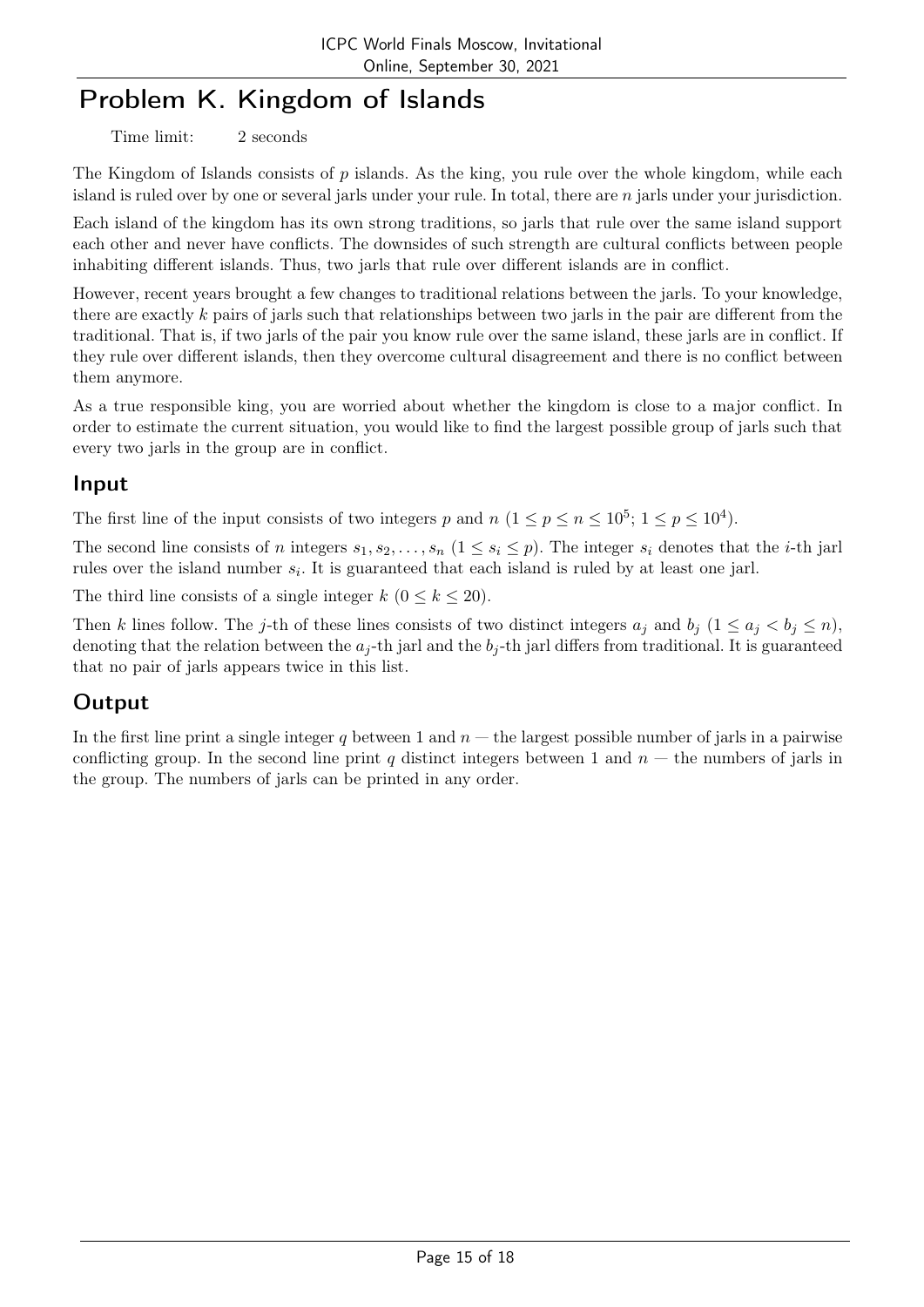# Examples

| standard input  | standard output |
|-----------------|-----------------|
| 4 4             | $\mathsf 3$     |
| 1 2 3 4         | 142             |
| 1               |                 |
| 2 3             |                 |
| 24              | 3               |
| 1 1 2 2         | 2 4 3           |
| 1               |                 |
| 3 4             |                 |
| 4 8             | $\,6$           |
| 1 1 1 2 2 3 4 4 | 865421          |
| $\overline{7}$  |                 |
| $1\quad2$       |                 |
| 2 3             |                 |
| 36              |                 |
| 4 5             |                 |
| 5 7             |                 |
| 27              |                 |
| 3 8             |                 |
|                 |                 |

## Note

The conflict graph for the last sample testcase is given below. Each circle represents an island.

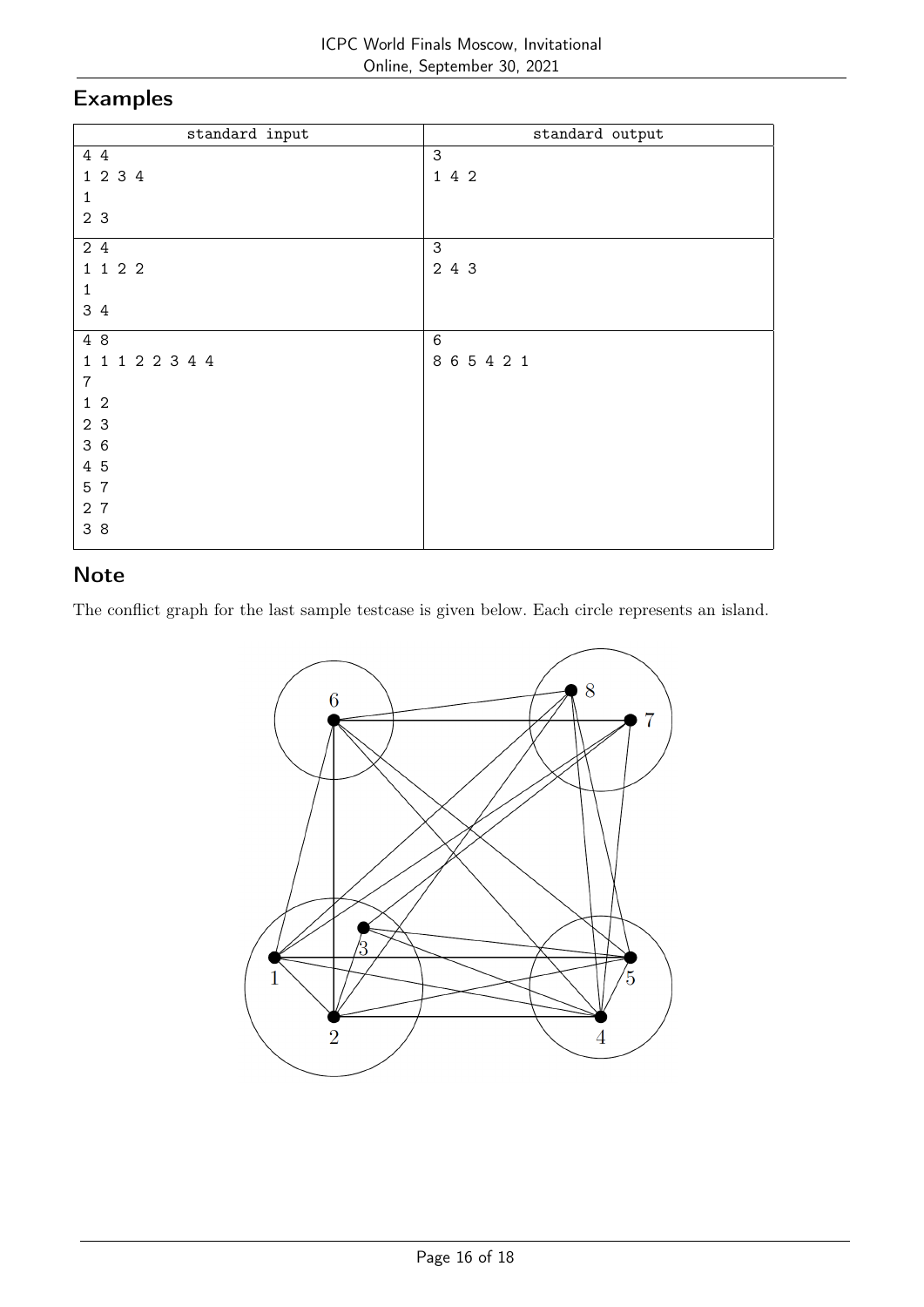# Problem L. Labyrinth

Time limit: 2 seconds

In a dream, Lucy found herself in a labyrinth. This labyrinth consists of n rooms, connected by m passages (*i*-th passage is  $w_i$  cm wide). Each passage can be traversed in both directions. It is guaranteed that it is possible to get from any room to any other room. But this is not an ordinary labyrinth — each room in this labyrinth contains a magic candy. When Lucy eats this magic candy, she is getting wider. Specifically, if she eats candy from room i she becomes wider by  $c_i$  cm. Note that she is not obliged to eat candy the first time she visits a particular room, but she can eat each candy only once.

Unfortunately, passages in this labyrinth are pretty narrow, so after eating some candy, Lucy can get too wide and will not be able to traverse them — her width should not be greater than the width of the corresponding passage.

Lucy starts her journey in a room number 1. She wants to eat all the candies. After that, she will just wake up, so she does not have to be able to return to the room 1. She realizes that with her current width, she may not be able to do so, so she plans a workout before embarking on her journey. Lucy wants to know if it is possible to start with some positive width and still eat all the candies. If yes, then what is the maximal starting width with which it is possible.

### Input

The first line contains two integers, n and  $m (2 \le n \le 10^5; n-1 \le m \le 10^5)$  – the number of rooms and the number of passages.

The second line contains *n* integers –  $c_i$   $(1 \le c_i \le 10^9)$ .

Next m lines contain three integers each  $-a_i$ ,  $b_i$  and  $w_i$   $(1 \le a_i, b_i \le n; a_i \ne b_i; 1 \le w_i \le 10^9)$  describing passage that connects rooms  $a_i$  and  $b_i$  and is  $w_i$  cm wide. It is guaranteed that the resulting labyrinth is connected and there is at most one passage between any pair of rooms.

# **Output**

If it is possible to eat all the candies, output the maximal possible starting width, otherwise output  $-1$ .

| standard input | standard output |
|----------------|-----------------|
| 3 <sub>3</sub> | 3               |
| 123            |                 |
| 1 2 4          |                 |
| 1 3 4          |                 |
| 2 3 6          |                 |
| 2 <sub>1</sub> | $-1$            |
| 11             |                 |
| $1\ 2\ 1$      |                 |